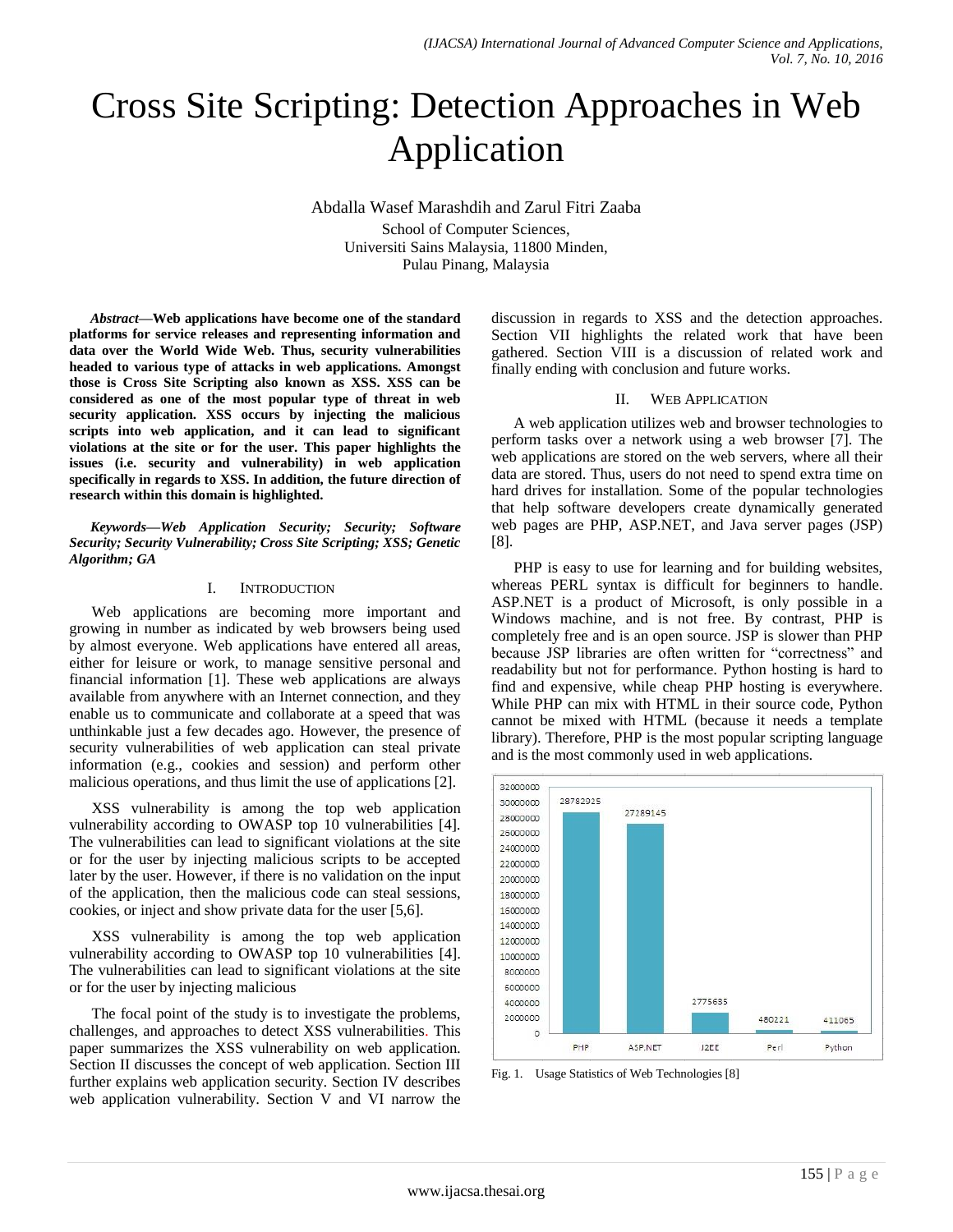Fig. 1 shows that PHP is used by more than 28,782,925 websites, thus making it the most used language. PHP is followed by ASP.NET. Statistics show that these two languages dominate all other languages. The number of PHP websites is greater than that of other websites using other web technologies. The user chooses the type of technology to build the website depending on his/her knowledge and the requirements of the facilities offered by the technologies. However, the lack of security of PHP web applications is caused by many programmers', because they do not have enough experience in securing their codes, which makes the applications flawed.

#### III. WEB APPLICATION SECURITY

Web application security is the practice of safeguarding confidential information stowed online from unlawful access and alteration. It is accomplished by imposing strict policies and practices [12]. In the software domain, security susceptibility is a flaw which could empower an attacker to compromise the veracity, accessibility, or confidentiality of a product. Several web applications set up on the Internet are subjected to security vulnerabilities. According to [13], more than 80% of the websites had experienced at least one grave of vulnerability. Web application security is expected to possess the security properties mentioned below:

- Input Authenticity: The user input should be authenticated before its use by the web application.
- State Integrity: The application state should be maintained unconstrained.
- Logic Exactness: The application logic should be implemented properly, as conceived by the developers.

A web application can be safeguarded through multiple means – for example, administering secure configuration, deploying a secure coding practice, conducting vulnerability evaluation, and employing a web application firewall. However, the total safeguard of the application is not possible. Web applications entail a defence-in-depth tactic to evade and alleviate security vulnerabilities. According to [14], the following is the threat model:

- The application is nonthreatening and hosted on a reliable and hardened infrastructure, i.e. the trusted computing base.
- The attacker hold the potential to regulate or influence the contents or the order of web requests directed towards the web application.

Sometimes, a web application might fail to hold the input validity property. In such a case, the attacker could initiate an XSS attack to thieve the session cookie of the victim, thereby causing an abuse of state integrity property. However, as mentioned earlier, an exhaustive safeguard of the application is impossible. The emphasis of this paper is on vulnerabilities in input validation, considering that input validity has been noted as the top security vulnerability for web applications (for example, XSS and SQL injection) [16]. In the next section, few of the major vulnerabilities of web applications are outlined.

#### IV. WEB APPLICATION VULNERABILITY

Application susceptibility is described as a system imperfection or weakness which could be manipulated to compromise the application's security. Attackers are able to abuse the application susceptibility to trigger a cybercrime once they have noted a weakness or vulnerability which can be overpowered [16]. OWASP is a security community which emphasises on enhancing software security. In 2010, it came up with its annual report that noted the topmost threats and vulnerabilities in web application development; the report was updated in 2013 [4]. Here are the 10 key vulnerabilities identified by OWASP: injection, broken authentication and session management, XSS, insecure direct object references, security misconfiguration, sensitive data exposure, missing function level access control, cross-site request forgery (CSRF), use of components with known vulnerabilities, and invalidated redirects and forwards.

XSS is the most susceptible security threat according to the list [2,4]. The latest report was released in 2013 (Fig. 2), and there has been no new report after that. Veracode, an application security enterprise, has released its state of software security from 2013 until 2015. The report gives information about the number of vulnerabilities for every web technology [17]. A study covering the entire web applications noted that XSS accounts for 25 percent of the vulnerabilities [18].



Fig. 2. 2011 vs 2012 vs 2013 Web Application Trends [18]

XSS offers an opening to the invader or hacker to enter the webserver database, mutilate websites, seize the web browser of a user remotely, and compel him/her to take an unfamiliar route [18]. Veracode's state of software security report emphasised on application development and scrutinised over 200,000 individual applications from the period October 2013 to March 2015 [16].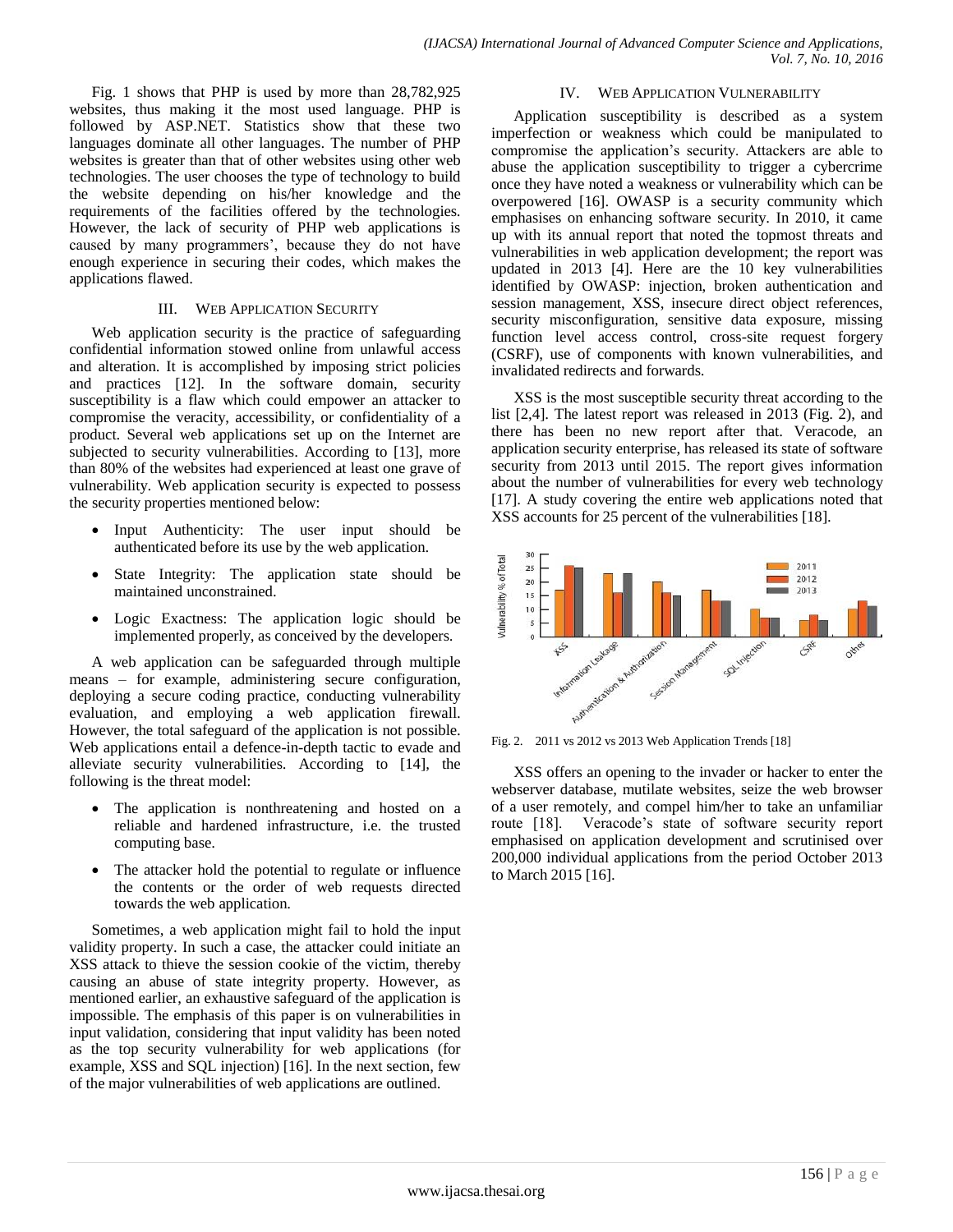

Fig. 3. Comparison of Critical Vulnerability Types [16]

As can be seen in Fig. 3, around 86 percent of PHP and ColdFusion applications comprised at least one XSS susceptibility. SQLi is a precarious and easy-to-abuse web application susceptibility. It comprises 62 percent of ColdFusion and 56 percent of PHP applications. ColdFusion is feeble when it comes to supporting OOP, and hence it might jeopardise input validity. Around 58 percent of PHP applications face issues with credentials management, whereas 73 percent of PHP applications involve cryptographic problems. According to [18], XSS vulnerability is the foremost susceptibility among the existing web applications. It is termed as the foremost vulnerability as it offers the basis for other kinds of attacks, including CSRF and session hijacking [19]. Moreover, XSS can inflict damage on website users as well as owners. It easily manipulates and is tough to alleviate. The next section deliberates and elucidates XSS susceptibility.

#### V. CROSS SITE SCRIPTING (XSS)

XSS is termed as a key threat to web application security. Research is in progress to detect an effectual and convenient mode of analysing the source code of web applications and eliminating the threat. XSS is triggered by inserting spiteful scripts into the application, causing substantial abuses for the user or at the site. The malicious scripts are inserted at a place where an application admits user input; in case the input is not authenticated, the malicious code can thieve cookies or user accounts, or transfer private information [5,6]. These contaminated data might comprise portions of HTML code (for example, JavaScript) which may run into the page being attacked.

According to [19], there are four classes of XSS attacks: (i) stored (persistent); (ii) reflected (non-persistent); (iii) induced-XSS; and (iv) Dom-based XSS. The former two are the most commonplace, while the latter two are lesser known XSS attacks.

## *A. Stored (persistent) XSS*

This susceptibility is triggered when the infused malicious code is forever stored on the victim servers. First, the attacker attempts to detect susceptibility in the web application so that he/she can inject the malicious script. Next, the attacker robs the confidential information of the users or inflicts other kinds of damages or risks [19].

The threat is more pronounced when this malicious script is forever stored on the server. The malicious script is affected when a user accesses the information by means of the web application, thus allowing the attacker access to it. According to [20], the persistent XSS is more menacing and devastating compared to other types of XSS vulnerabilities. Pure statistical analysis gives a false positive rate that is on the higher side.

## *B. Reflected (non-persistent) XSS*

There is a difference between reflected XSS attacks and stored XSS attacks. Reflected XSS attacks manipulate website elements which reverberate clients' supplied data, including forms. The injected code is not located on the server. The attacker creates a crafted URL that involves a malicious script code, enticing the victim to believe that the URL is reliable [21]. The malicious links are delivered to victims through an email or by embedding the link into a web page which is located on some other server. The injected code is despatched to the web server of the attacker once the user clicks on the link, and the attack is then launched on the target browser.

## *C. DOM-based XSS*

A Dom-based XSS attack is triggered on the client side [19]. DOM allows dynamic scripts, including JavaScript, to reference the document's components – for example, a session cookie or a form field. Such susceptibility could be triggered when an active content (for example, a JavaScript function) is altered by a specially created request, allowing a DOM element to be manipulated by an attacker.

## *D. Induced XSS*

In an induced XSS attack when a web server has an HTTP response splitting susceptibility [7]. The attacker is able to abuse the HTTP header of the server's response in this case. Both Dom-based XSS and induced XSS attacks are uncommon but still mentioned here to ensure the classification is exhaustive.

In contemporary web applications, XSS is a security issue that is exploited the most often [16,17]. Persistent and nonpersistent vulnerability can be observed on either server side or client side codes. However, DOM XSS is only noted in the client side [19]. Much research has concentrated on detecting XSS vulnerability [23,24,25,26,27]. However, research is still on to determine an effectual and suitable mode of analysing the source code and identifying the XSS susceptibility in web applications.

## VI. DETECTION OF XSS VULNERABILITY

Detecting susceptibility is a process of locating the weaknesses stated in the application's source code. Several web applications utilise the values furnished by users directly in the HTML exhibited in the browser [22]. This input can be fashioned to alter the contents of the web page that the victim can see, thus vesting the control with the attacker. The most standard approaches to spot vulnerabilities are categorised into dynamic analysis, static analysis, and hybrid analysis [15].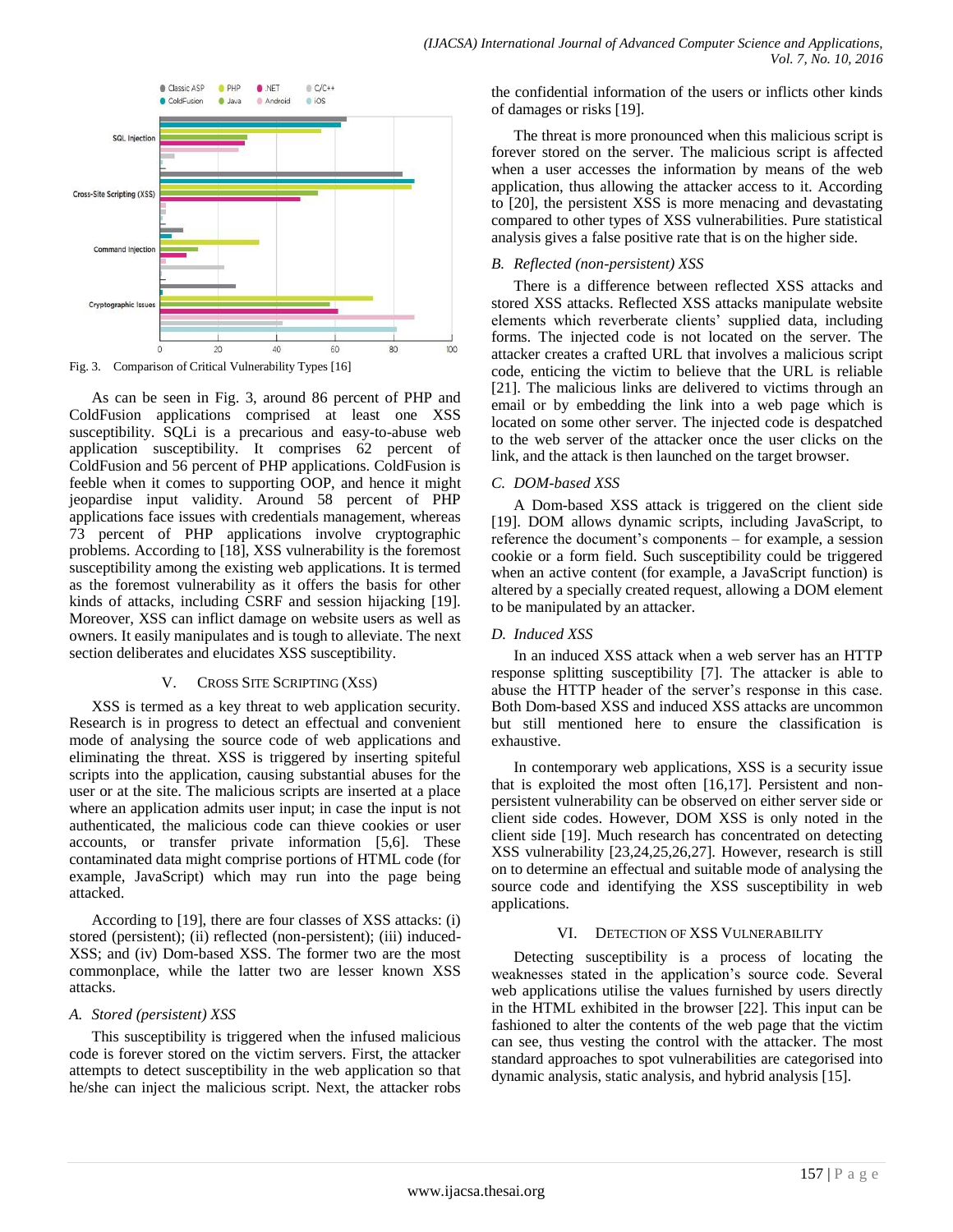## *A. Static Analysis*

Static analysis establishes the fundamental reason behind the security issue. It can detect errors in the initial stages of development and before the program is executed for the first time. The code coverage in static analysis is better compared to dynamic analysis. However, it is not much accurate as it is unable to access runtime information for the evaluated program [15]. Considering the nature of static analysis, approximations are carried out, which might lead to several false positives, i.e. reported vulnerabilities which are not truly vulnerabilities. [11] made a comparison of the different static analysis methods deployed to find out the various kinds of vulnerabilities from the program source code (lexical analysis, data flow analysis, symbolic execution, type inference, and constraint analysis). The data flow analysis approach is deployed to gather dynamic data from the source code. Static taint analysis is a special case of such type of analysis.

#### *B. Dynamic Analysis*

Dynamic analysis takes place when a security tool dynamically strikes the running application on the basis of thousands of identified vulnerabilities and attack designs [15]. In spite of utilising static analysis to locate vulnerabilities in different domains, this method is still ineffective as it has a tendency to come up with false positive and false negative outcomes. Dynamic analysis exposes vulnerabilities by examining the information attained during program implementation.

#### *C. Hybrid Analysis*

The hybrid approach combines static and dynamic analysis, wherein the dynamic analysis methods build up on the false alarms of the static analysis methods and offer accurate results. A technique to assist with security auditing and testing offers probabilistic alarms on possibly susceptible code statements.

[10] made a comparison of malware detection approaches on the basis of the dynamic, static, and hybrid analyses. The outcomes of the rates of detection were compared over a considerable number of malware families (Zbot, Security Shield, Smart HDD, Winwebsec, ZeroAccess, Harebot) [10]. The fully static approach is almost effectual in the majority of the circumstances based on API calls. The outcomes of the experiment suggest that a forthright hybrid approach might not be better than a fully dynamic detection or a fully static detection. Conversely, a static/dynamic methodology does not provide a steady improvement.

#### *D. Genetic Algorithm*

A genetic algorithm is a search heuristic which simulates the natural selection process. This heuristic (sometimes known as a metaheuristic) is usually used to come up with suitable solutions that can address search and optimisation-related issues. Genetic algorithms are founded on the evolutionary notions of natural selection and genetics. Thus, they signify an intelligent manipulation of a random search deployed to address optimisation issues [9]. The elementary genetic algorithm steps are converted into a pseudocode (Fig. 4).



Fig. 4. Genetic Algorithm Pseudocode [27]

*1) Initial population:* The most customary kind of encoding or representing chromosomes in genetic algorithms is the binary format. The genetic algorithm population is a suite of likely solutions for a problem.

*2) Fitness function:* This is the assessment of chromosomes as to how effective they are at addressing the issue. The closer the chromosome is to address the issue, the higher is its fitness value.

*3) Selection:* This stage intends to choose the fittest chromosome to reproduce as per certain selection techniques. A chromosome is chosen as per the fitness value to carry on in the next generation.

*4) Crossover and mutation:* This is an offspring produced by perturbing the chosen candidates using genetic operators – for example, mutation rate and crossover rate. The crossover operation combined two chromosomes to reproduce a new solution with better traits. On the other hand and according to specific mutation probability, the mutation operation occurs by altering the chromosome values.

The primary individual population is generated by the highquality GA of the individuals. A solution is represented by each individual for the problem [3]. Table (1) presents a review of the approaches, areas of focus, and limitations of detecting XSS vulnerability.

TABLE I. REVIEW APPROACHES AND THEIR FACILITIES IN DETECTION XSS VULNERABILITIES

| <b>Article</b>                     | Approach                                                | Area on focus                                                       | Limitation                                                                                         |  |
|------------------------------------|---------------------------------------------------------|---------------------------------------------------------------------|----------------------------------------------------------------------------------------------------|--|
| Shar and<br>Tan [23]               | Static<br>Analysis<br>(JAVA)                            | Detection of SQL<br>Injection and XSS<br>vulnerabilities.           | High false positive<br>rate in their<br>detection results.                                         |  |
| Toma and<br>Islam $[24]$           | Dynamic<br>Analysis<br>(Javascript)                     | Detection XSS<br>vulnerability and<br>applied it during the<br>run. | They focused on<br>some types of XSS<br>vulnerability, and<br>their results still not<br>accurate. |  |
| Shar, et al.<br>[25]               | Hybrid<br>Analysis<br>(PHP)                             | Detection SQL<br>injection and XSS<br>vulnerabilities.              | It is not accurate as<br>full dynamic or<br>static approach.                                       |  |
| Avancini<br>and<br>Ceccato<br>[26] | Genetic<br>Algorithm $+$<br>Static<br>Analysis<br>(PHP) | Detection XSS<br>vulnerability in PHP<br>Web applications.          | They detect<br>reflected XSS only.                                                                 |  |
| Hydara et                          | Genetic<br>Algorithm $+$                                | Detection XSS<br>vulnerability in                                   | The other language<br>is still out side of                                                         |  |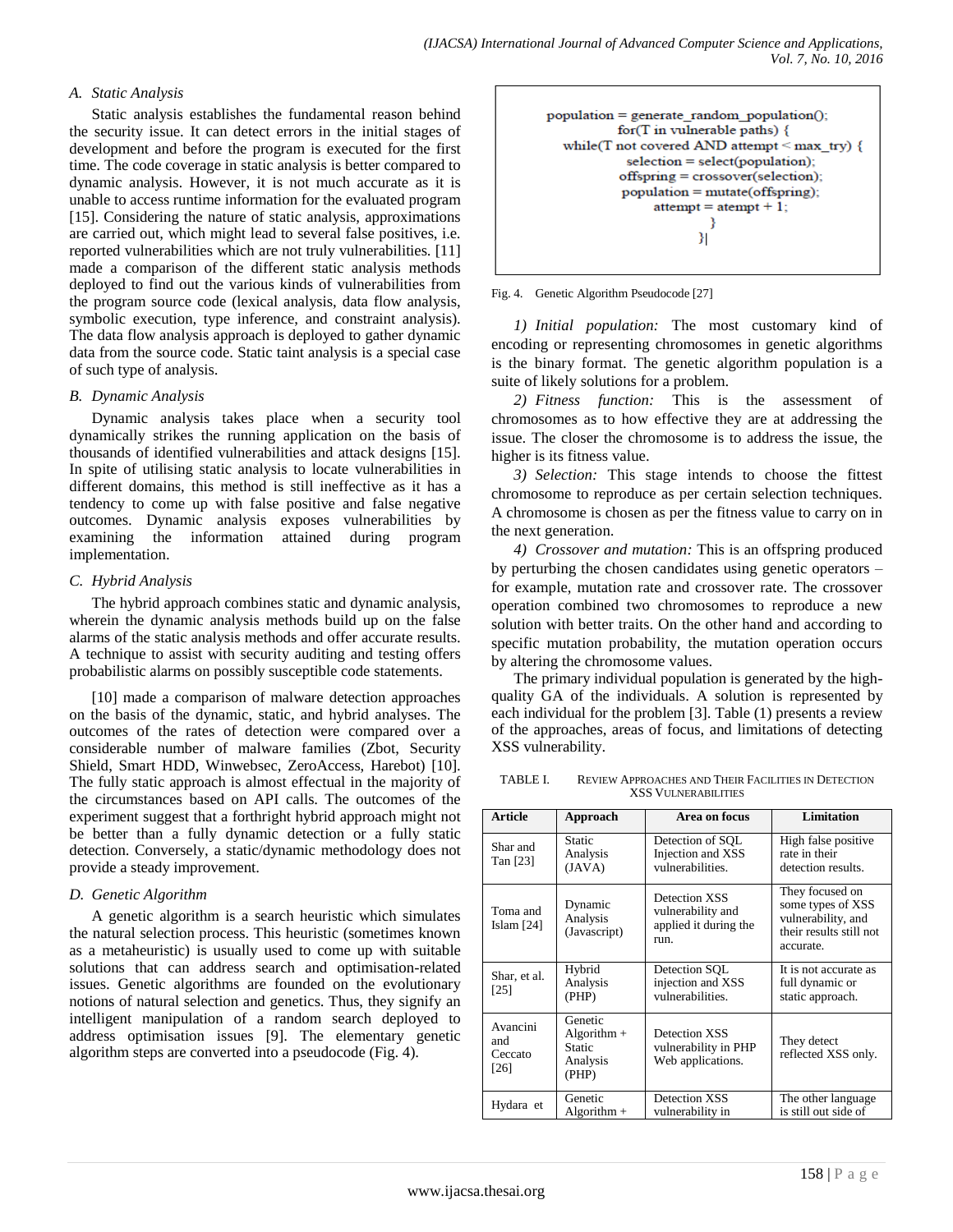| al. [27] | <b>Static</b>      | JAVA. | their area. |
|----------|--------------------|-------|-------------|
|          | Analysis<br>(JAVA) |       |             |
|          |                    |       |             |

As shown in Table 1, [23] use of static analysis still generates false negative and false positive results; and this finding is the main limitation of static analysis while it is executed before the run.

Hybrid analysis combines static and dynamic analyses as a better approach, but the combined approach was focused on to benefit from the two types of analyses (static and dynamic) [25]; nevertheless, it still has some problems in terms of the accuracy of its result, such as the training data.

In PHP, [26] detected one type of reflected XSS vulnerability. On the other hand, [27] proposed an approach based on static analysis with GA on Java web applications. Their approach combines the detection approach from [26] and the removal approach from [25]. [27] approach detects XSS vulnerabilities with significant results as compared with the approach of [25]. However, their approach is only available for Java web application.

## VII. RELATED WORK

While there are many approaches used to detect XSS vulnerability in the source code [23,24,25,26,27]. However, research is still on to determine an effectual and suitable mode of analysing the source code and identifying the XSS susceptibility in web applications. [23] proposed an approach to detect XSS vulnerability by using static analysis in Java web application. However, their approach still generates false negative and false positive results; and this finding is the main limitation of static analysis while it is executed before the run. On the other hand, [24] construct the JavaScript's call graph by using dynamic analysis, in a way to secure the client side of web application. Dynamic analysis used to find the limitations of the graphs art. Then, they evaluated their approach in regards of accuracy, and the results shown that their approach is acceptable.

[25] proposed attributes to check the input validation from SQL injection and XSS vulnerabilities based on hybrid analysis. They adopted static analysis to classify the nodes and dynamic analysis to find the vulnerable nodes. However, the static analysis still imprecise in classification of such nodes. The authors performed the experiments in six PHP web applications, and their results seems to be promised in the future. [26] presented an approach based on taint analysis with GAs as a method to improve taint analysis. They used taint analysis to find the vulnerable paths from the control flow of the program execution. Then, genetic algorithm defines security test cases by re-sorting the paths that enable the execution flow to traverse target paths. They employed the Pixy tool to report the control flow paths from the source code; these paths represent the target paths for genetic search. As their approach is only for detecting the reflected XSS vulnerability in the PHP web application.

[27] used static analysis with genetic algorithm, in a way to minimize the false positives rate in static analysis results. Their results minimize the false positive after embed genetic algorithm with static analysis, and they detect all vulnerabilities in JAVA web applications. Furthermore, the detection of vulnerabilities before run the program for the first time will minimize the threats on applications, rather than dynamic analysis which requires the actual run of the program, and that may leads to security vulnerabilities if they do not detect it quickly.

## VIII. DISCUSSION

We discussed the general approaches used to detect XSS vulnerabilities and differentiate their methods in detecting XSS vulnerabilities in Table 1. [26,27] used genetic algorithm with static analysis in a way to decrease the false positive rate in their results. [26] detected one type of reflected XSS vulnerability in PHP web applications using static analysis and GA. However, their approach will be argued because some paths in the source code cannot be executed. To detect XSS vulnerabilities without any false positive results, they need to remove the infeasible paths from the control flow graph. Once they remove the infeasible paths, they will detect the actual XSS vulnerability from the source code without any false positive in their results. [27] detected the three types of XSS vulnerability. While they detected all XSS vulnerabilities in Java source code, their approach still reveals false positive results. Therefore, the removal of the infeasible paths help to minimize the false positive results, because when the GA generator runs only on the feasible paths, it will be more fast and accurate to find the results. Therefore, to complete the approach of using GA with static analysis, the researchers should remove the infeasible paths from the control flow graph, in a way to minimize the false positive rate in their results.

## IX. CONCLUSION

Web applications have been deployed to the public with unexpected security holes. The reason for these security holes is mainly the short time frame of this program's development. Although research on security programs is modern, effective solutions are highly demanded because of the importance of creating programs that are secure and less vulnerable to attacks. Cross-Site Scripting (XSS) vulnerability is one of the most common security problems in web applications. It can lead to the stealing of cookies and user accounts and to the transferring of private data if the input is not validated. While there are many studies have been conducted to address problems related to XSS vulnerability, but their results seems to be not efficient to address the problem as well. Static analysis still contains many false positive and the dynamic analysis still need to improve the accurateness of the results. However, the hybrid approach is not efficient as the fully static or dynamic approaches. On the other hand, genetic algorithm used to detect XSS vulnerability. Genetic algorithm successes to detect all XSS vulnerability in JAVA web application without any false positive results. However, when the researchers implement it in PHP, their results still contain many false positive results, because they did not remove the infeasible paths from the Control Flow Graph.

The future work should involve the removal stage of the infeasible paths from the control flow graph that will lead to minimize the false positive rate in their results and to detect all XSS vulnerability from the source code as well. Since GA has